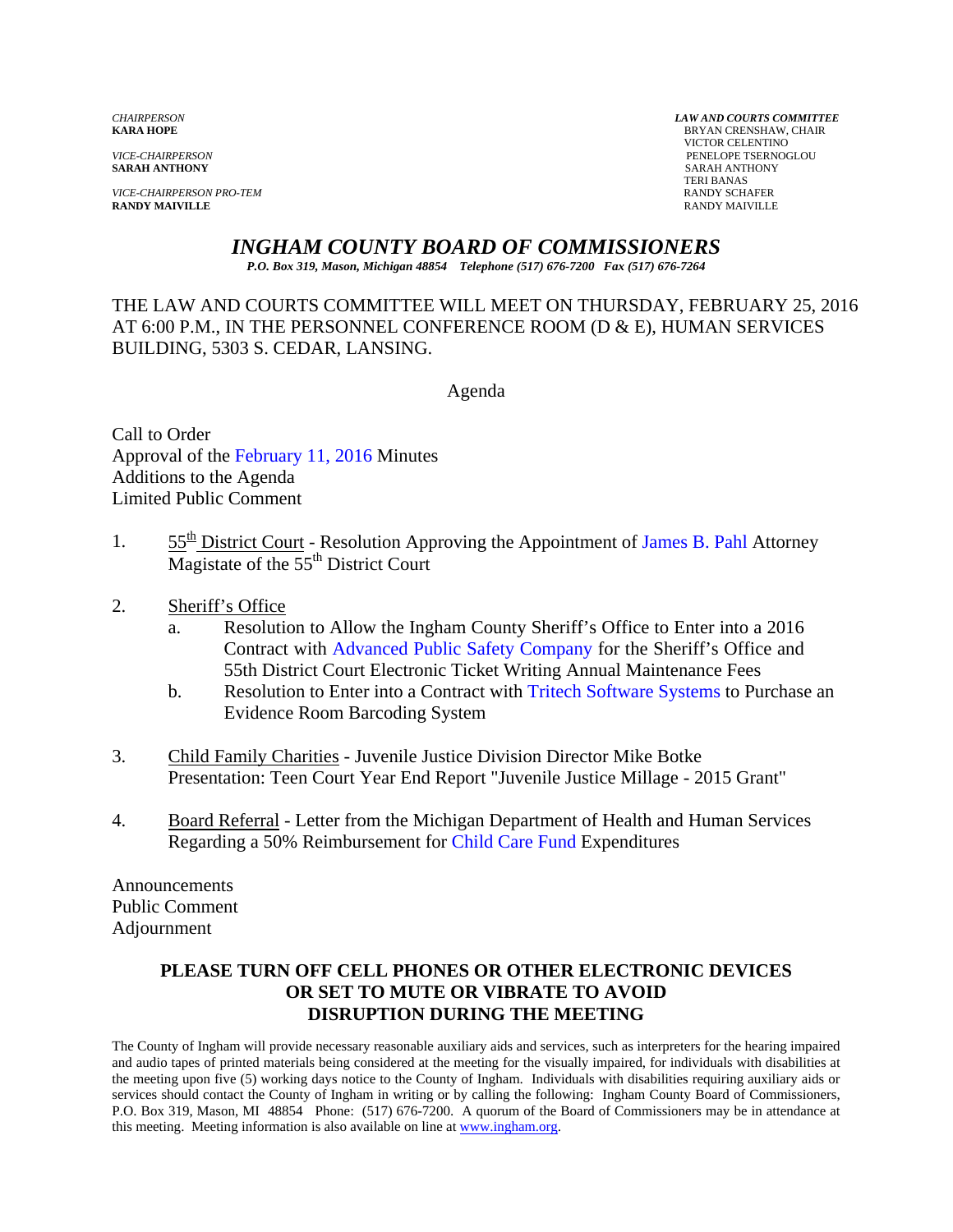#### LAW & COURTS COMMITTEE February 11, 2016 Draft - Minutes

<span id="page-1-0"></span>

| <b>Members Present:</b> | Banas (Arrived at 6:01 p.m.), Crenshaw, Celentino (Departed at 6:30<br>p.m.), Anthony, Maiville, and Tsernoglou |  |
|-------------------------|-----------------------------------------------------------------------------------------------------------------|--|
| Members Absent:         | <b>Schafer</b>                                                                                                  |  |
| <b>Others Present:</b>  | John Neilsen, John Dinon, Lance Langdon, Shauna Dunnings, and Henry<br>Rojas.                                   |  |

The meeting was called to order by Chairperson Crenshaw at 6:00 p.m. in Personnel Conference Room "D & E" of the Human Services Building, 5303 S. Cedar Street, Lansing, Michigan.

Approval of the January 28, 2016 Minutes

MOVED BY COMM. ANTHONY, SUPPORTED BY COMM. CELENTNO, TO APPROVE THE MINUTES OF THE JANUARY 28, 2016 LAW & COURTS COMMITTEE MEETING.

THE MOTION CARRIED UNANIMOUSLY. Absent: Commissioners Banas and Schafer.

Additions to the Agenda

None.

Limited Public Comment

None.

2. Circuit Court - Resolution Honoring Tonja Collar

MOVED BY COMM. MAIVLLE, SUPPORTED BY COMM. CELENTINO, TO APPROVE THE RESOLUTION HONORING TONJA COLLAR.

THE MOTION CARRIED UNANIMOUSLY. Absent: Commissioners Banas and Schafer

1. Law & Courts Committee - Interviews for Ingham County Animal Control Advisory Board

Commissioner Banas arrived at 6:01 p.m.

Roxanne Wilkinson interviewed for appointment to the Ingham County Animal Control Advisory Board.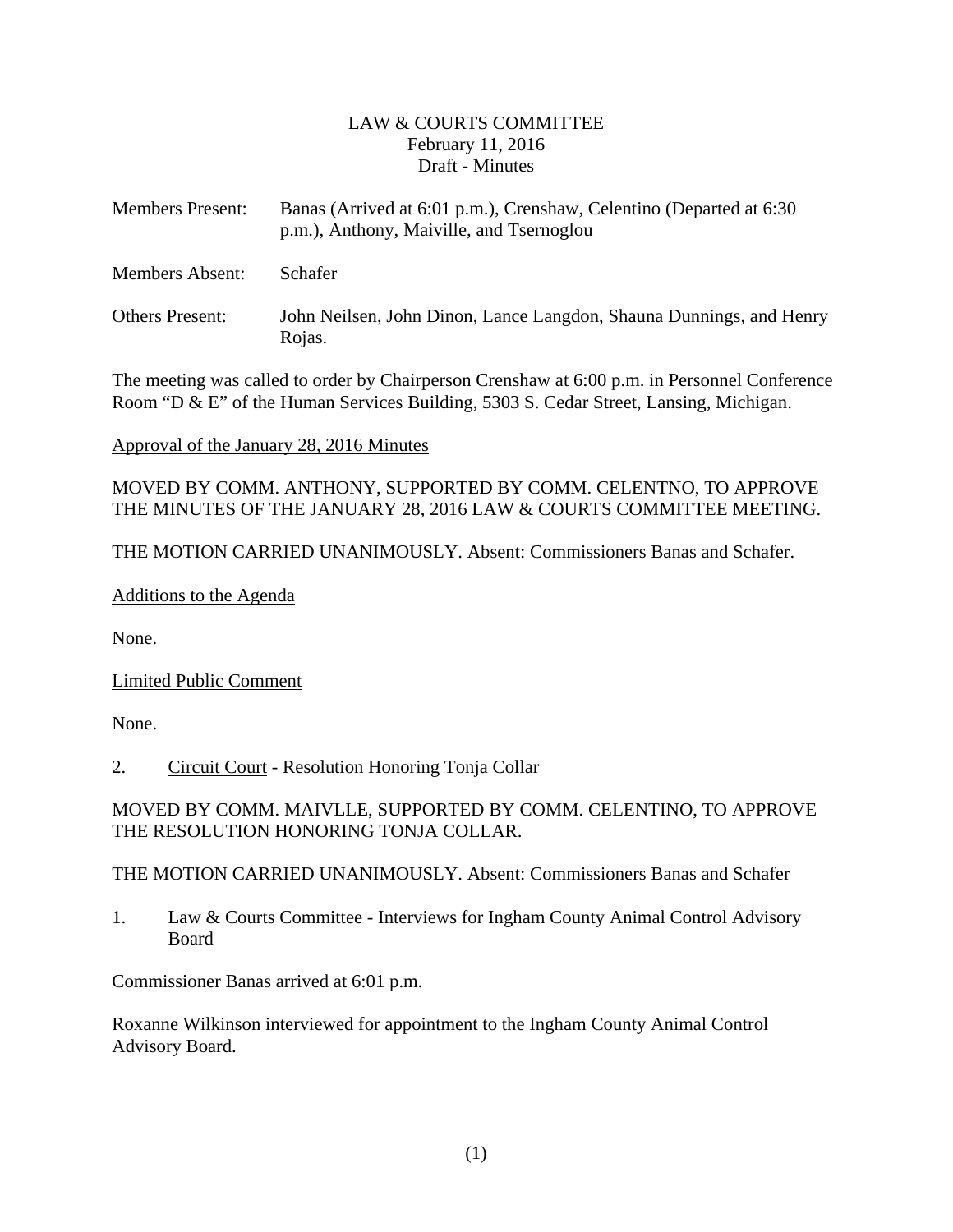MOVED BY COMM. CELENTINO, SUPPORTED BY COMM. ANTHONY, TO RECOMMEND ROXANNE WILKINSON TO THE ANIMAL CONTROL ADVISORY BOARD.

THE MOTION CARRIED UNANIMOUSLY. Commissioner Schafer.

3. Ingham County 9-1-1 Center - Lance Langdon Overview of Ingham County Smart 9-1-1

Lance Langdon, Ingham County 9-1-1 Director, presented an overview of the Ingham County Smart 9-1-1 service.

John Neilsen, Chief Deputy Controller, asked what percentage of calls came from cellphones.

Mr. Langdon stated that he did not know, but could guess that it was around 60%-70%.

Commissioner Maiville asked if the information from Smart 9-1-1 would have to be copied and pasted for the active 9-1-1 response members.

Mr. Langdon answered yes and that the information could also be added to the narrative of the call.

Commissioner Maiville asked if a building or room layout could be submitted.

Mr. Langdon answered yes.

Commissioner Banas asked how individuals could get information to 9-1-1.

Mr. Langdon answered that there would be a launch, law enforcement and fire agencies would push it, and that it would be put on the website. He stated that information could be submitted through smart911.com

Commissioner Banas asked if prescription information could be added.

Mr. Langdon answered yes and that there were many tabs on the program to input information.

Commissioner Anthony asked if the department had set any goals for sign-ups.

Mr. Langdon answered no, but there were reports generated from the system.

There was a discussion regarding how Smart 9-1-1 would help individuals whose second language is English.

Commissioner Anthony stated that she would like to see goals so that there was a way to see if the service was being utilized. She asked how the budget was in terms of marketing and communication to support the launch of Smart 9-1-1.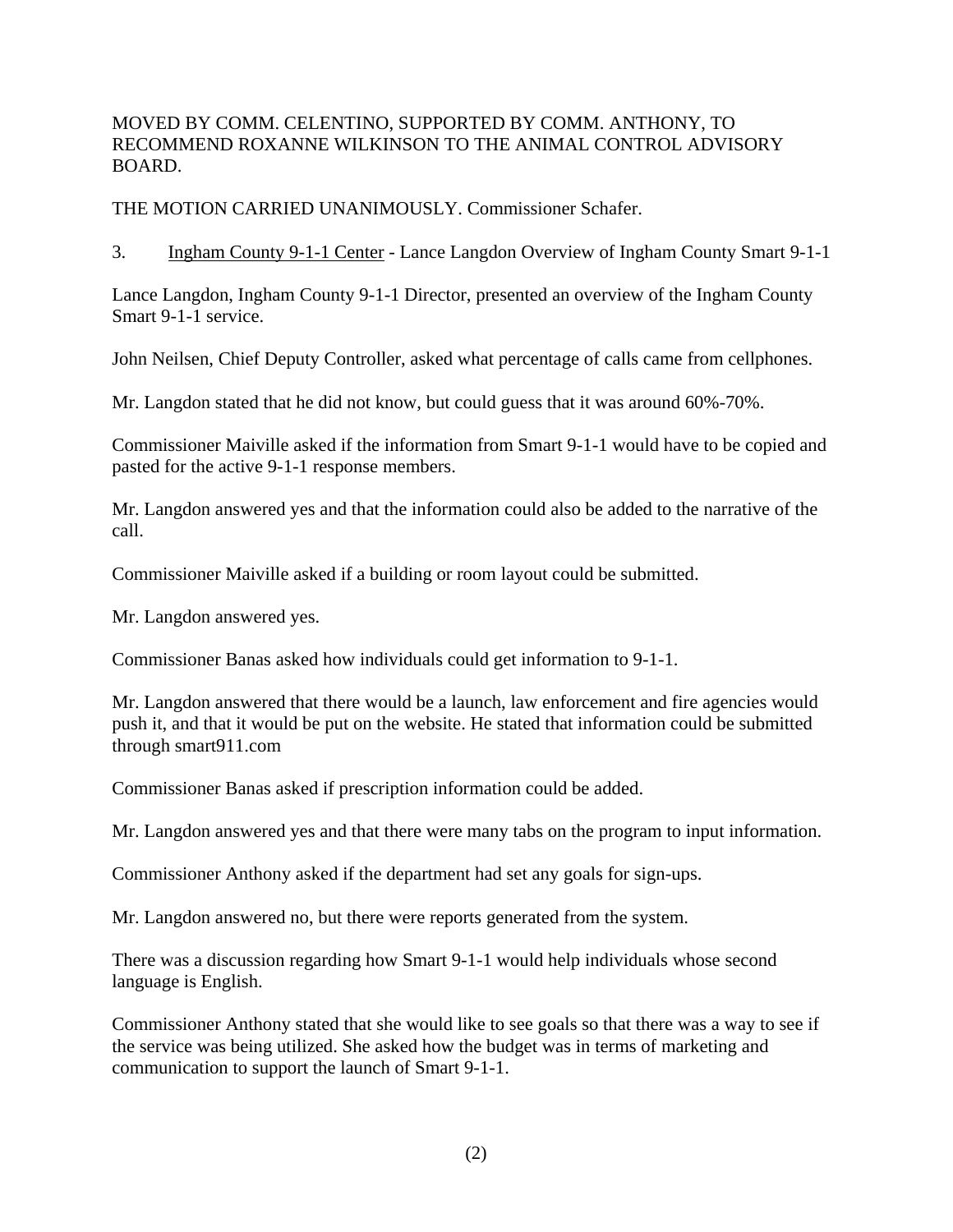Mr. Langdon answered that it was part of the budget for the launch.

Commissioner Anthony asked if the Smart 9-1-1 website included the Ingham County logo to help constituents identify that it was a trusted website.

Mr. Langdon answered that it did not but it could be added.

Commissioner Celentino stated that he had to leave and that the Potter Park Zoo millage had a large discrepancy because the resolution that enacted it stated that it would drop after the completion of capital improvements.

Commissioner Celentino departed at 6:30 p.m.

Mr. Langdon provided an update on the 9-1-1 Center.

Commissioner Banas asked how scheduling was managed with 11 openings.

Mr. Langdon answered that they had been struggling to get more employees and that there was a lot of overtime for staff.

Commissioner Tsernoglou asked if the County was still working with Dr. Brockman.

Mr. Neilsen answered that they were going to do a couple more session. He stated that the committee would continue to meet and there was a rotation of facilitation during the meeting. He further stated that Mr. Langdon issued a report that stated that several committee consisting of dispatcher and supervisors were created.

Commissioner Tsernoglou expressed concern over Dr. Brockman's report and stated that she would like to hear a follow-up from someone outside the department and that she did not feel comfortable leaving the issue hanging.

Mr. Neilsen stated that an annual basis of survey would continue to be held to benchmark the progress of Ingham County 9-1-1 along with the jointly routine meetings.

Commissioner Tsernoglou asked when the next survey would be.

Mr. Langdon answered that it would happen during the fall.

4. Ingham County Controller's Office - Discussion Item on Law & Courts Related Special Millages for 2016

Mr. Neilsen addressed the committee regarding millages for 2016.

Commissioner Maiville asked how the Potter Park Zoo millage could be worded as a renewal if it was going to be at a lower rate.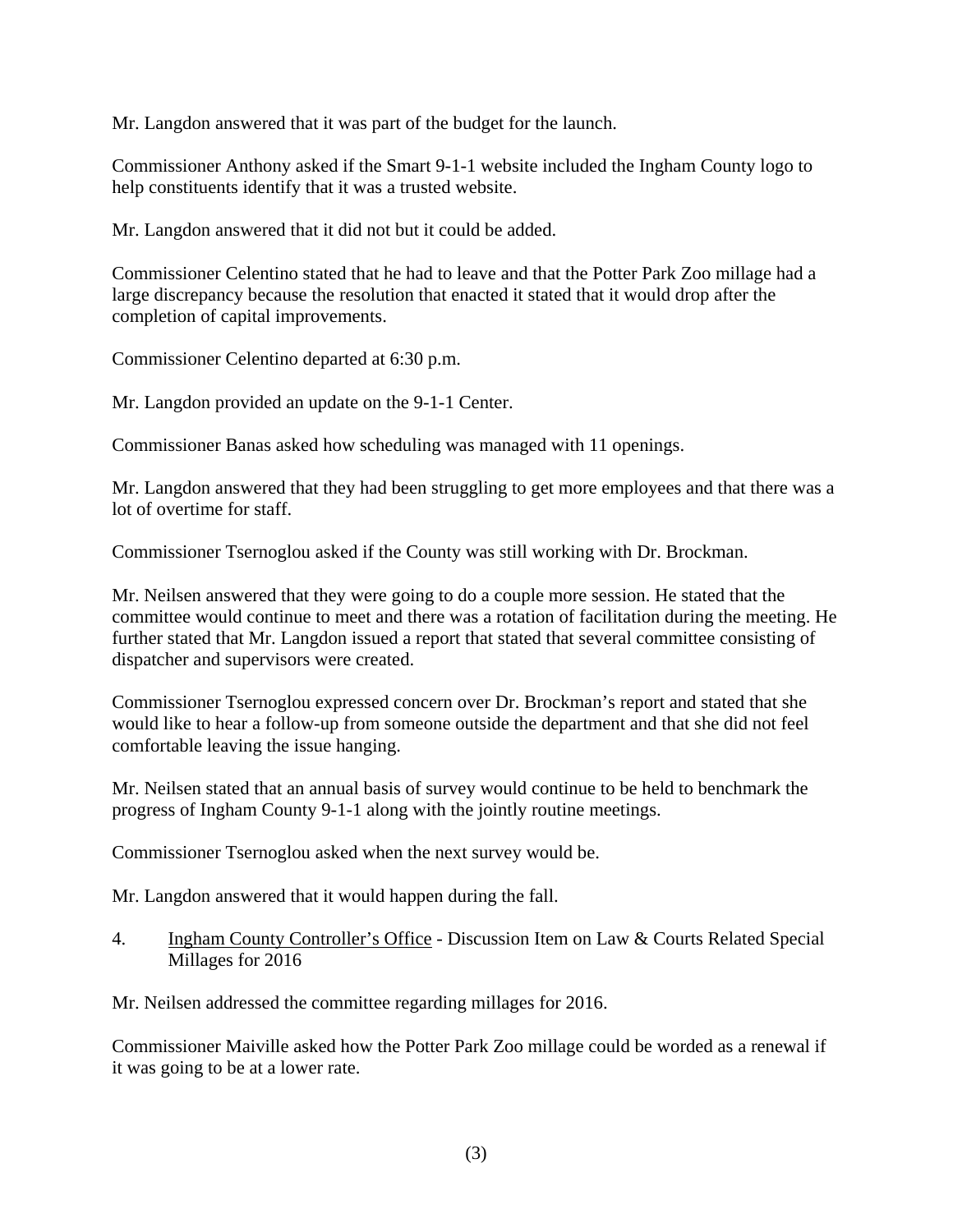Mr. Neilsen answered that it was already renewed at the 401 level but that the data would be provided at the next point.

Commissioner Anthony stated that she asked the Controller to provide a snapshot of what the millages were and what they funded.

Commissioner Tsernoglou asked if it had been done in the past.

Mr. Neilsen answered that he did not, but that it would be easy to do.

There was a discussion regarding the discussion of millages.

Commissioner Maiville asked if it would be decided through Law and Courts what millages would be approved or if it would be at Board Leadership.

Mr. Neilsen answered that Law and Courts would write a resolution which would be forwarded to the Finance Committee and the full board.

Commissioner Maiville asked if the decision should be made at Board Leadership or at Law and Courts.

Mr. Neilsen answered that it would probably most helpful to have the discussion with all the Commissioners.

Commissioner Maiville asked if there was ever discussion to have more of the funding for 9-1-1 come from the general fund.

Mr. Neilsen answered that the County was not in the business of 9-1-1 until the State mandated that counties have 9-1-1 service plans. He stated that the cities that hosted 9-1-1 centers wanted to have a better 9-1-1 system and that the County found that the best way to pay for a new system was through a 9-1-1 millage. He further stated that the County contracted with Lansing and East Lansing to pay for 95% of the operating costs. He stated that eventually the County took over the 9-1-1 centers because the expenses were going up faster than the revenue. He further stated that the County built a new 9-1-1 center, but saved money by hiring less staff and that the new center was paid for by 9-1-1 funds and a bond. He stated that the board had never discussed having more money come from the general fund due to its strong public support.

Commissioner Banas stated that she would like some trend projections, like how the new 9-1-1 center could be upgraded. She asked if the general fund supported it.

Mr. Neilsen answered that it did not and that the revenues were primarily from the millage. He further stated that there was a surcharge and that the information could be provided.

Commissioner Banas stated that the Juvenile Justice Program needed more information on its justification along with outcomes to share with the public.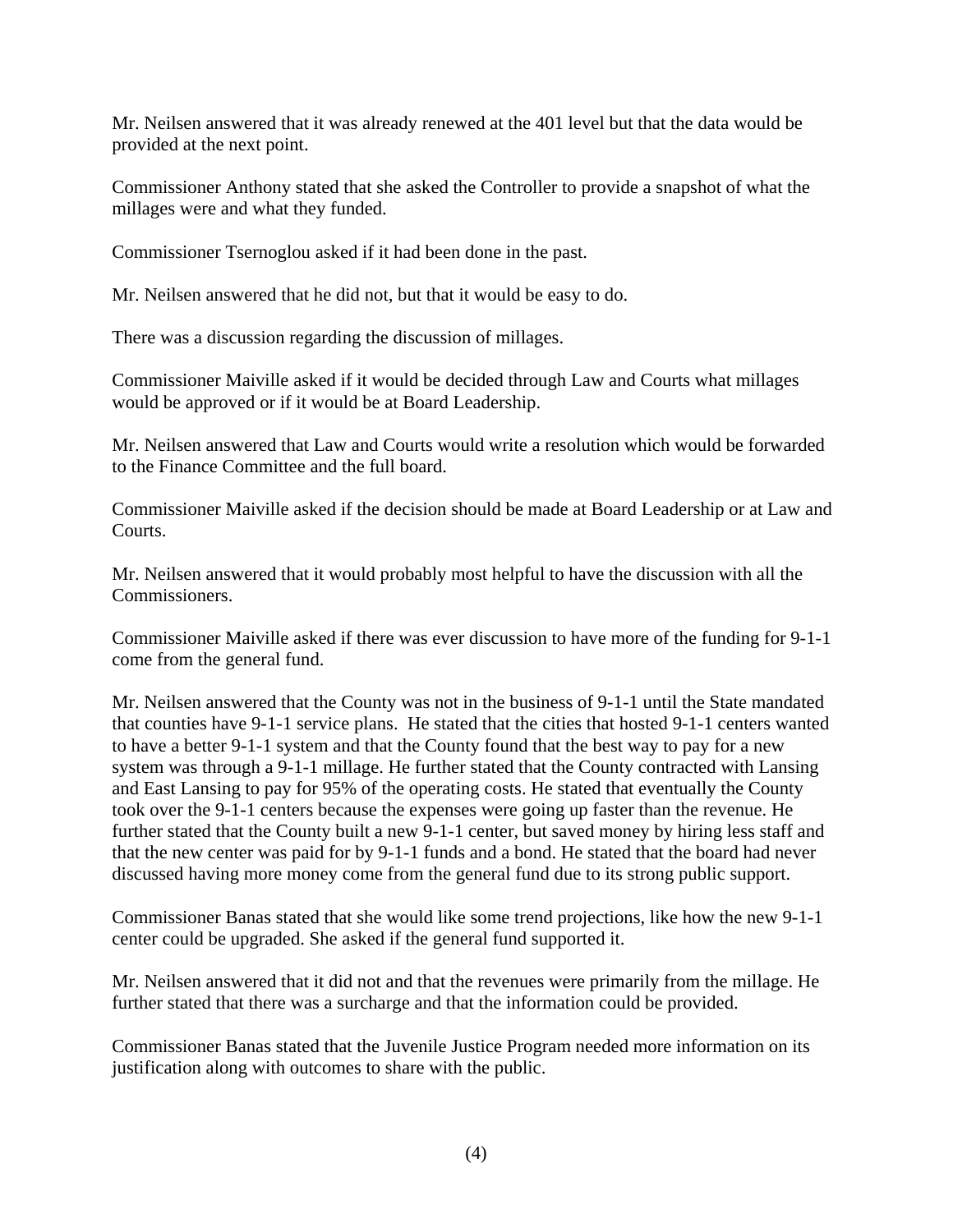Mr. Neilsen stated that all the programing done with the Juvenile Justice Millage could be presented and that the County received about a 50% reimbursement from the State for matching child care services. He further stated that Dr. Davidson from Michigan State University could provide a presentation to show how successful the Juvenile Justice Program had been.

Commissioner Banas stated that she would like to hear what was learned from the program and how it was improved.

Mr. Neilsen stated that the court had been very receptive of the program, and that historically, the court was very receptive about making decisions concerning the effectiveness of their programs based on data.

Commissioner Banas asked how legislature adjudicating teenagers to a local level would affect the County.

Chairperson Crenshaw stated that the Michigan Association of Counties (MAC) was vehemently opposed to it but that it was important to perceive how it would impact Ingham County.

Commissioner Banas stated that as a progressive county, children should be helped at a local level.

Mr. Neilsen stated that there was a resolution regarding the legislature, but it was voted down. He further stated that the consensus from the meeting that voted the resolution down and the MAC was that additional resources would be required to house the additional 17-year-olds.

There was a discussion regarding the plan for millage discussion and recommendation.

Mr. Neilsen answered that Law and Courts would make the recommendation on the millages, which then would go to the Finance Committee, and then the full board. He stated that concurrent discussions could also be held as well.

Commissioner Anthony suggested having the conversation of millages in tandem with strategic planning. She asked what additional millages there were.

Mr. Neilsen answered that there was discussion over a senior millage, a brick-and-morter millage for the Sheriff's office and jail, a capital campaign and fund raising millage, and a millage for a new animal shelter. He stated that the court was reviewing projections over the Juvenile Justice Millage, that it was doing its due diligence, and that they might eventually ask for a renewal.

Shuana Dunnings, Circuit Court Administrator, stated that the court was doing its due diligence and that the legislature decision would have a significant impact on juvenile justice in Ingham County.

Commissioner Tsernoglou stated that there were quarterly reports from the courts in regards to the Juvenile Justice Millage. She further stated that there had been discussion regarding the radio system, which the millage currently would not be able to cover. She stated that there would be a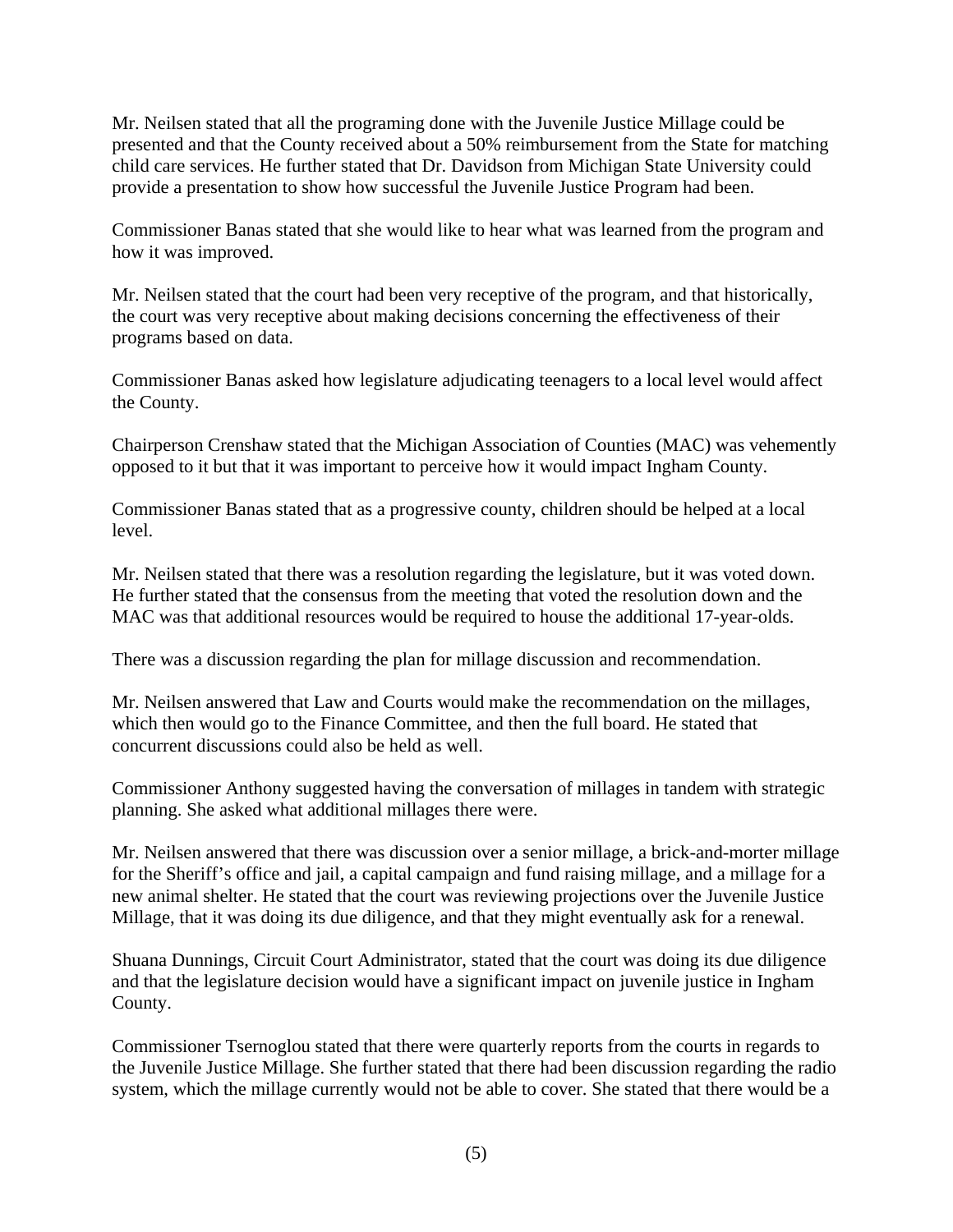discussion at Board Leadership regarding the big picture of millages and that the millage for a new animal shelter would be a one-time millage.

Commissioner Maiville stated that he would be for renewing the 9-1-1 and Juvenile Justice millage. He further stated that paying for 9-1-1 out of the general fund would require a lot of time and planning.

There was a discussion regarding the due dates for the language the millages.

Mr. Neilsen stated that the information would have to be certified by the Clerk by May 10, 2016 at 4:00 p.m. for the August Primary and that the language would need to be finalized before that date.

There was further discussion regarding future discussion of millages.

Chairperson Crenshaw stated that there would be only one meeting after Board Leadership to discuss the millages.

Commissioner Anthony stated that information sheets containing material about the millages might help ease the discussion.

Chairperson Crenshaw asked that information sheets be provided to speed along the millage discussion.

Commissioner Tsernoglou stated that she received a letter that needed to be forwarded to the Animal Control Advisory Board. She asked if the letter could be referred.

Mr. Neilsen stated that the Board had already received the letter and that John Dinon, Animal Control Director, was trying to get an address since he only received an electronic copy of the letter.

Commissioner Tsernoglou stated that she physically received the letter and had the physical address. She asked to be copied on the request.

Mr. Neilsen stated that Mr. Dinon was working on a response and that the Commissioners would be copied on it.

Commissioner Banas stated that she could fill the Animal Advisory Board slot if Commissioner Tsernoglou did not want it anymore.

Commissioner Tsernoglou stated that she was not on the Board.

There was a discussion regarding slots on the Animal Advisory Board.

Chairperson Crenshaw stated that Commissioner Hope offered her spot and that he would follow up with her.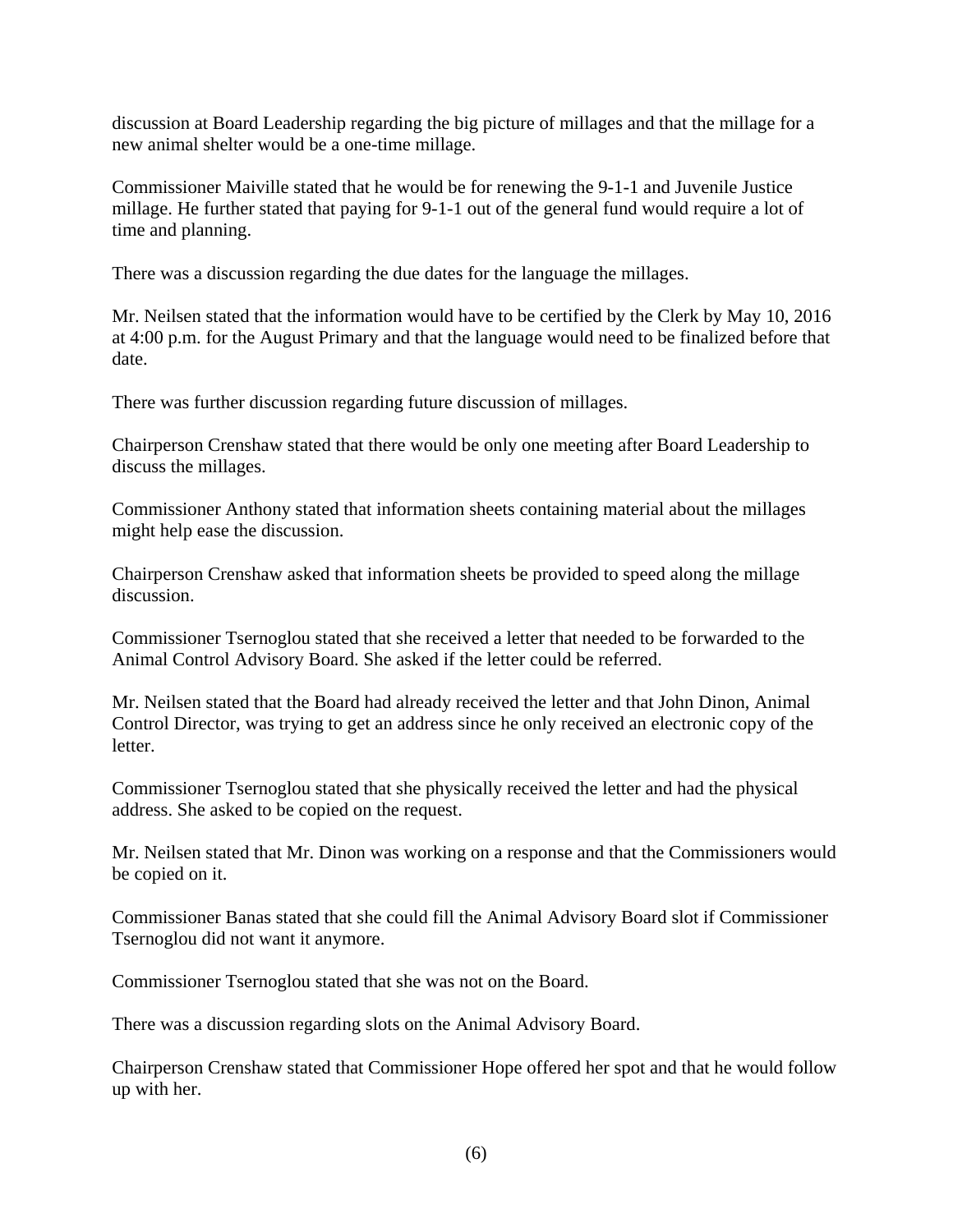**Announcements** 

None.

Public Comment

None.

Adjournment

The meeting was adjourned at 7:36 p.m.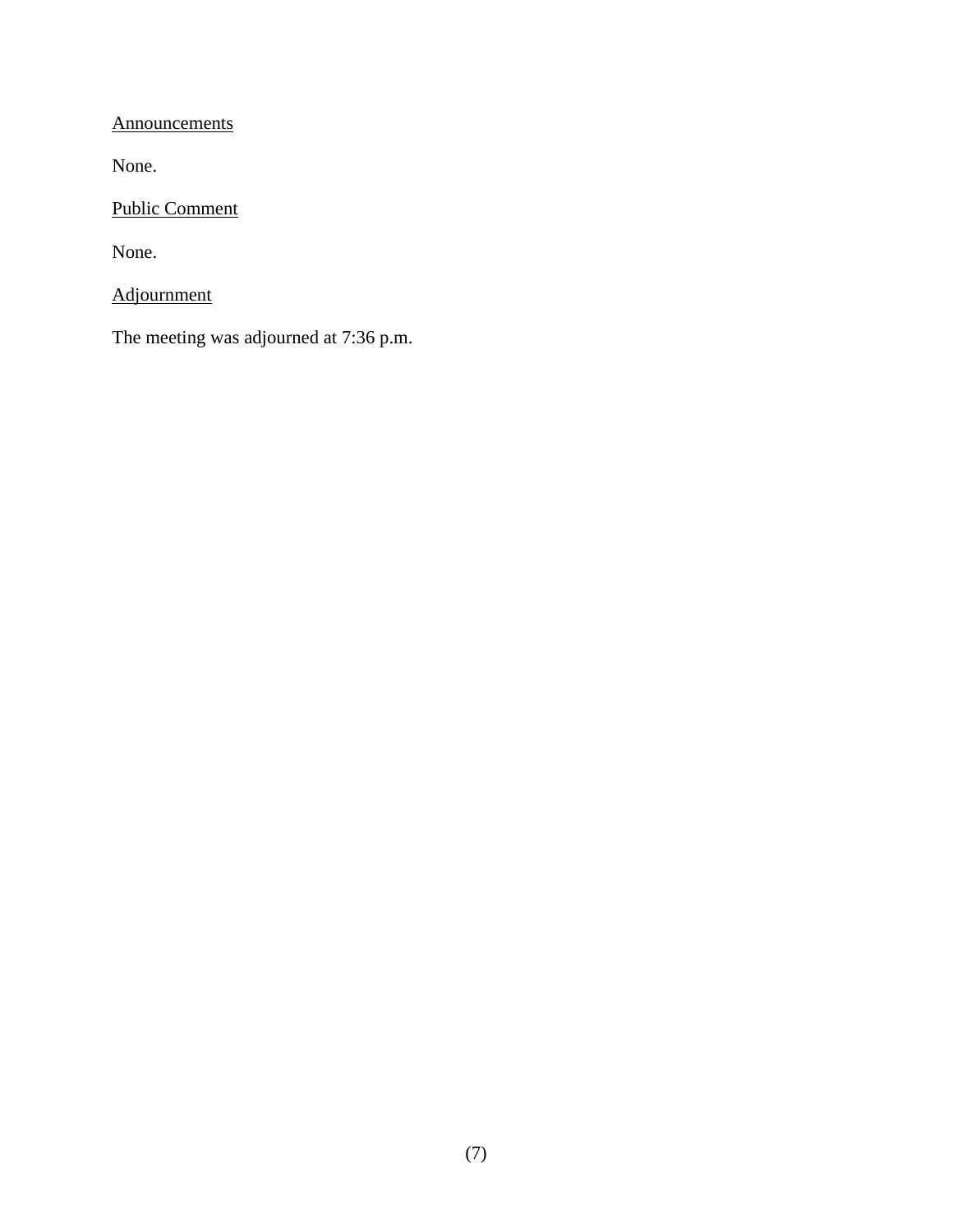# **FEBRUARY 25, 2016 LAW & COURTS AGENDA STAFF REVIEW SUMMARY**

# **RESOLUTION ACTION ITEMS AND PRESENTATIONS:**

#### **The Chief Deputy Controller is recommending approval of the following resolutions:**

*1. 55th District Court – Resolution Approving the Appointment of James B. Pahl Attorney Magistrate of the 55th District Court* 

This resolution will approve the appointment of James B. Pahl as a per diem Magistrate for the 55<sup>th</sup> District Court. Michigan Compiled Law 600.8501 authorizes the judges of District Court to appoint a Magistrate to carry out duties as set forth by statute and requires that the appointment of a Magistrate to the District Court be approved by the County Board of Commissioners prior to the Magistrate taking office. James B. Pahl will serve as a per diem Magistrate to fill in when the full time Magistrate is on leave or not available. He will be paid a per diem rate of \$30/hour from existing funds within the Court budget. (see attached memo for details)

*2a. Sheriff's Office - Resolution to Allow the Ingham County Sheriff's Office to Enter into a 2016 Contract with Advanced Public Safety Company for the Sheriff's Office and 55th District Court Electronic Ticket Writing Annual Maintenance Fees* 

This resolution authorizes the Ingham County Sheriff's Office to enter into a 2016 maintenance contract with Advanced Public Safety for the Sheriff's Office and 55<sup>th</sup> District Court's electronic ticket writing equipment and software. The total amount is not to exceed \$6,188.89. Funds are budgeted in the 2016 Law and Order Fund for Technology (LOFT) budget. (see attached memo for details)

*2b. Sheriff's Office - Resolution to Enter into a Contract with Tritech Software Systems to Purchase an Evidence Room Barcoding System Utilizing 2016 Capital Improvement Budget Funding*

This resolution will authorize the purchase of an Evidence Room Barcoding System for the Ingham County Sheriff's Office Evidence System at a cost not to exceed \$11,664.24. Funds are available within the 2016 Capital Improvement budget fund for this purchase. The costs will include the necessary software, hardware, and training from Tritech Software Systems. Tritech Software System is the current vendor that the Sheriff's Office utilizes for its Records Management System. It is necessary to utilize Tritech Software Systems for the Evidence Room Barcoding System in order to interface with the Sheriff's Office Records Management System. (see attached memo for details)

*3. Child Family Charities – Juvenile Justice Division Director Mike Botke Presentation: Teen Court Year End Report "Juvenile Justice Millage - 2015 Grant"* 

This is an information item. No action necessary.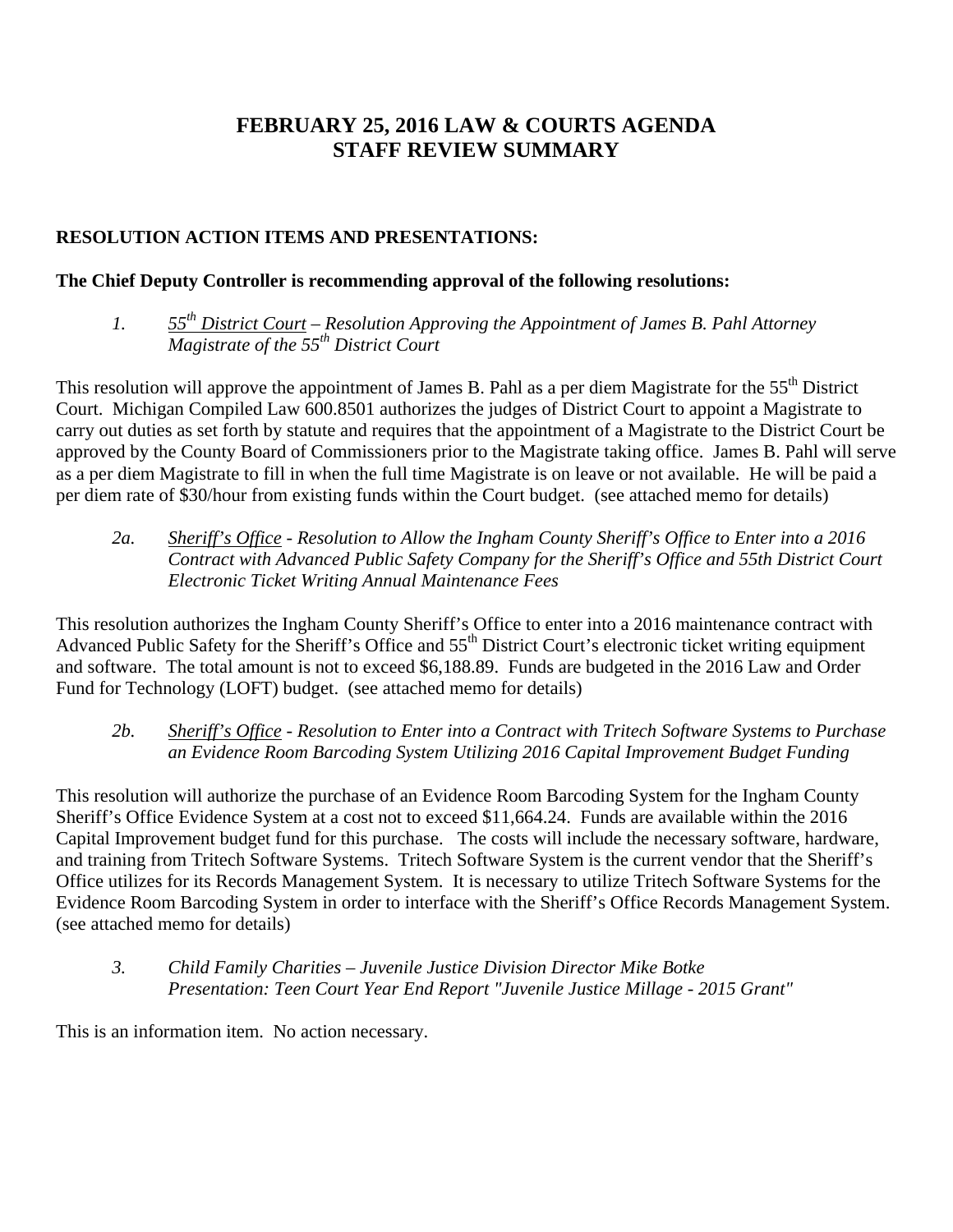#### **Agenda Item 1**

<span id="page-9-0"></span>

| TO:   | Law & Courts Committee<br><b>Finance Committee</b> |
|-------|----------------------------------------------------|
| RE:   | Appointment of Per Diem Magistrate – James B. Pahl |
| DATE: | 2/17/2016                                          |

Michigan law authorizes the appointment of a Magistrate in the District Court. A Magistrate serves as quasi-judicial officer and the Magistrate's authority is specifically set forth by statute. A Magistrate assists the court by performing day-to-day judicial functions, such as conducting arraignments, setting bail, issuing arrest warrants, and presiding over civil infraction matters. The delegation of these duties from a judge, allows the judge to spend more time presiding over cases of a more serious nature.

When the Court's full-time Magistrate is utilizing leave or attending a training program, the dayto-day duties of the Magistrate must still be performed. The absence of the Magistrate creates a hardship for the court and the people we serve.

The 55<sup>th</sup> District Court respectfully requests that the Ingham County Board of Commissioners adopt the resolution appointing James B. Pahl as a per diem Magistrate for the District Court. Mr. Pahl will be paid a per diem rate of \$30/hour. The court is not requesting any additional funding to pay the per diem rate.

Respectfully,

Michael J. Dillon 55<sup>th</sup> District Court Administrator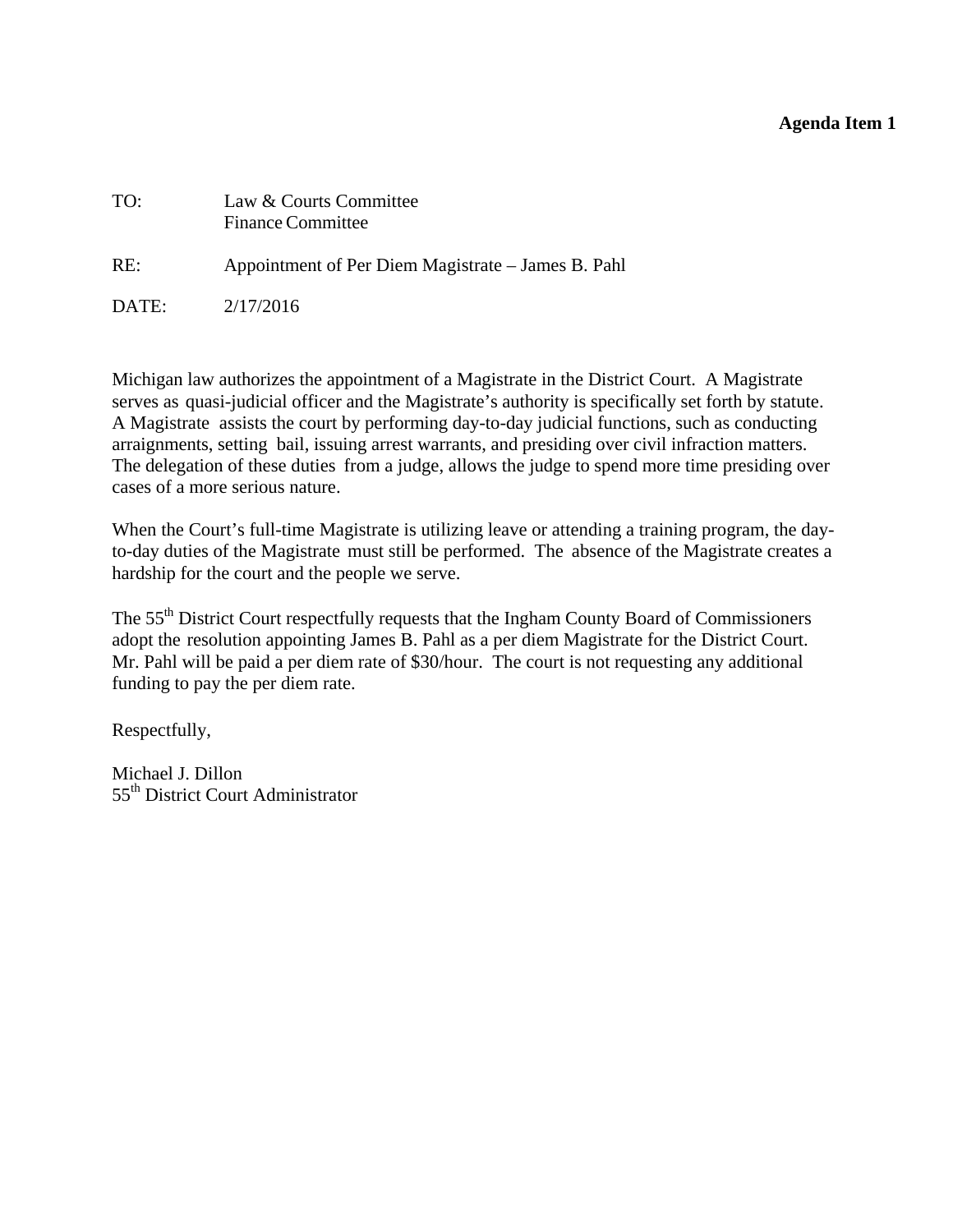#### **Agenda Item 1**

Introduced by the Law and Courts and Finance Committees of the:

## INGHAM COUNTY BOARD OF COMMISSIONERS

#### **RESOLUTION APPROVING THE APPOINTMENT OF JAMES B. PAHL ATTORNEY MAGISTATE OF THE 55TH DISTRICT COURT**

WHEREAS, Michigan Compiled Law 600.8501 authorizes the judges of District Court to appoint a Magistrate to carry out duties as set forth by statute; and

WHEREAS, Michigan Compiled Law 600.8501 also requires that the appointment of a Magistrate to the District Court be approved by the County Board of Commissioners prior to the Magistrate taking office; and

WHEREAS, the 55th District Court has funds within its existing budget to pay for a per diem Magistrate when the full time Magistrate is absent because of leave or training; and

WHEREAS, the 55th District Court wants to insure that there is no interruption of service to the community when the full-time Magistrate is absent; and

WHEREAS, James B. Pahl previously served as an attorney Magistrate for the 55<sup>th</sup> District Court for 21.6 years; and

WHEREAS, the 55<sup>th</sup> District Court intends to appoint James B. Pahl as a per diem Magistrate and the appointment is contingent upon the approval the Ingham County Board of Commissioners.

THEREFORE BE IT RESOLVED, that the Ingham County Board of Commissioners hereby approves the appointment of James B. Pahl as a per diem Magistrate for the  $55<sup>th</sup>$  District Court to be paid at a rate of \$ 30.00 per hour.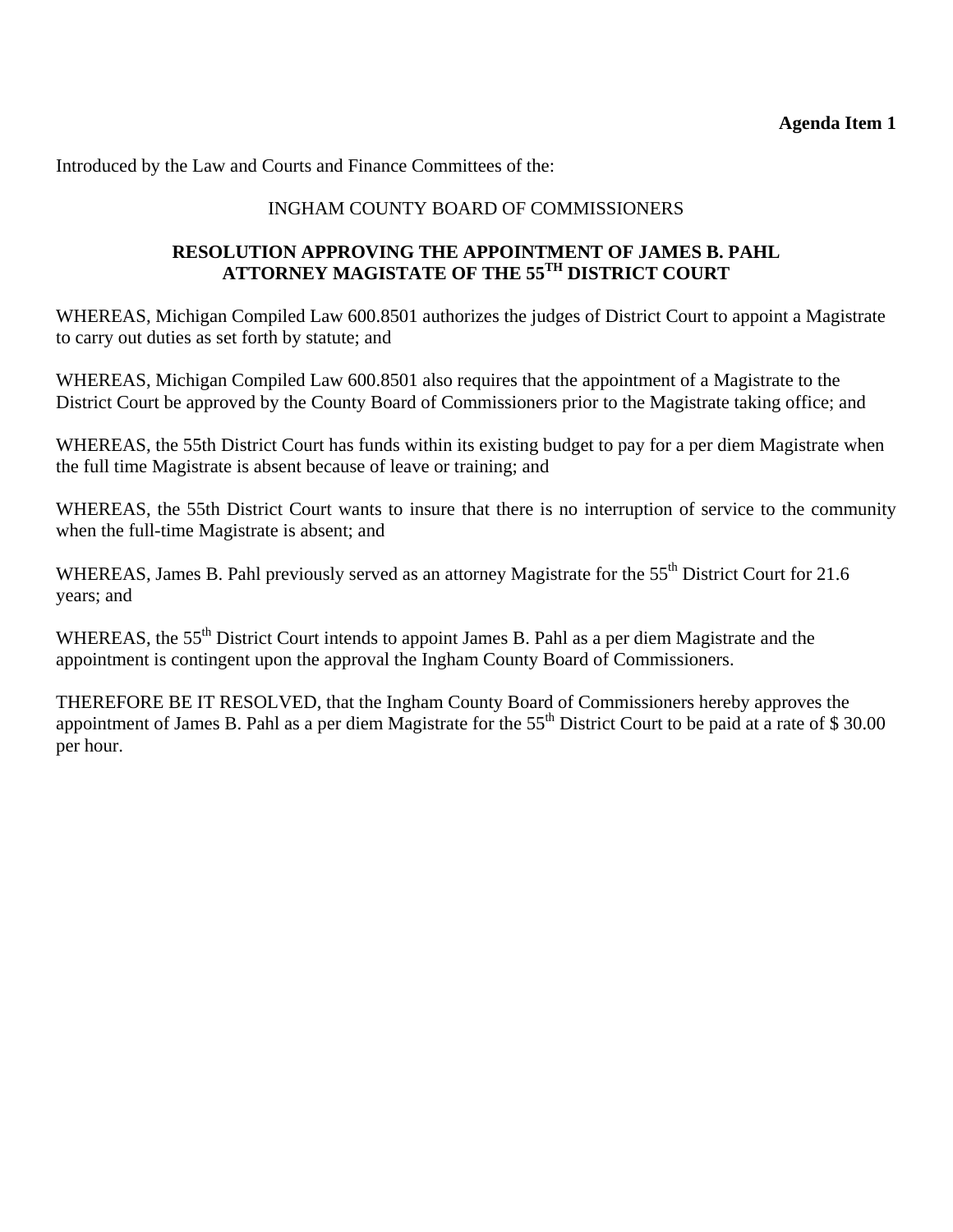# **Agenda Item 2a**

<span id="page-11-0"></span>

| TO:          | Law & Courts Committee<br><b>Finance Committee</b>            |
|--------------|---------------------------------------------------------------|
| <b>FROM:</b> | Major Joel Maatman                                            |
| DATE:        | February 16, 2016                                             |
| RE:          | 2016 Maintenance Contract Renewal with Advanced Public Safety |

This resolution authorizes the Ingham County Sheriff's Office to enter into a 2016 maintenance contract with Advanced Public Safety for the Sheriff's Office and 55<sup>th</sup> District Court's electronic ticket writing equipment and software.

The total amount is not to exceed \$6,188.89. Funds are budgeted in the 2016 Law and Order Fund for Technology (LOFT) budget.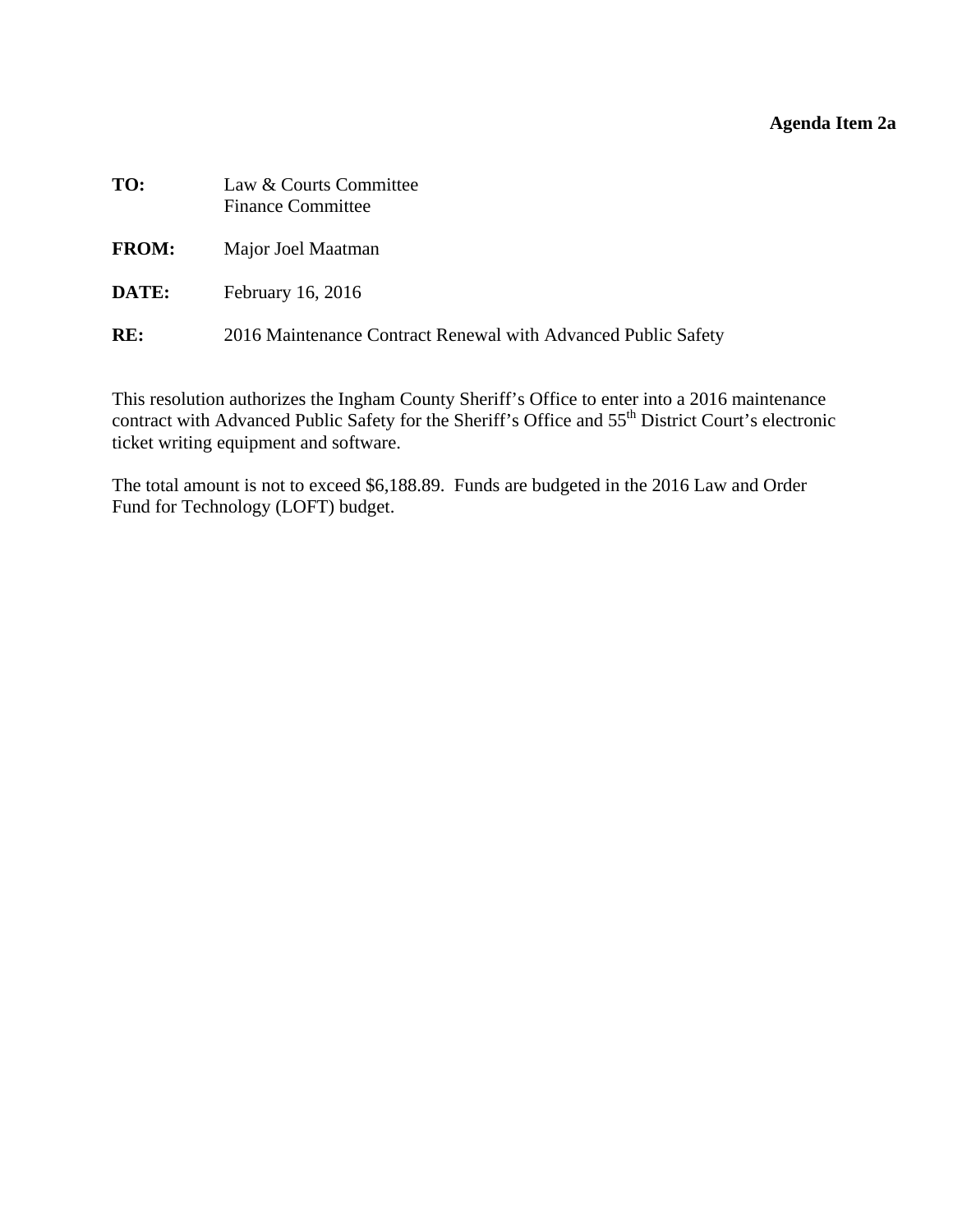Introduced by the Law & Courts and Finance Committees of the:

#### INGHAM COUNTY BOARD OF COMMISSIONERS

#### **RESOLUTION TO ALLOW THE INGHAM COUNTY SHERIFF'S OFFICE TO ENTER INTO A 2016 CONTRACT WITH ADVANCED PUBLIC SAFETY COMPANY FOR THE SHERIFF'S OFFICE AND 55TH DISTRICT COURT ELECTRONIC TICKET WRITING ANNUAL MAINTENANCE FEES**

WHEREAS, the Ingham County Sheriff's Office has contracted with Advanced Public Safety company for over ten years for their electronic ticket writing programming with the 55th District Court; and

WHEREAS, Law and Order Fund for Technology (LOFT) funds are available to cover the yearly maintenance fees costs for this program; and

WHEREAS, the Ingham County Sheriff's Office and the 55th District Court wishes to continue in 2016 with Advanced Public Safety Company's maintenance program; and

WHEREAS, the 2016 maintenance contract costs are \$6,188.89 which covers the electronic ticket writing equipment and software.

THEREFORE BE IT RESOLVED, that the Ingham County Board of Commissioners authorizes the Ingham County Sheriff's Office to enter into a 2016 maintenance contract with Advanced Public Safety Company for electronic ticket writing equipment and software in an amount not to exceed \$6,188.89.

BE IT FURTHER RESOLVED, funds are budgeted for 2016 within account #636-25820-932050.

BE IT FURTHER RESOLVED, that the Ingham County Controller/Administrator is authorized to make the necessary adjustments to the appropriate 2016 budgets consistent with this resolution.

BE IT FURTHER RESOLVED, that the Ingham County Board of Commissioners authorizes the Board Chairperson to sign any necessary contract documents consistent with this resolution and approved as to form by the County Attorney.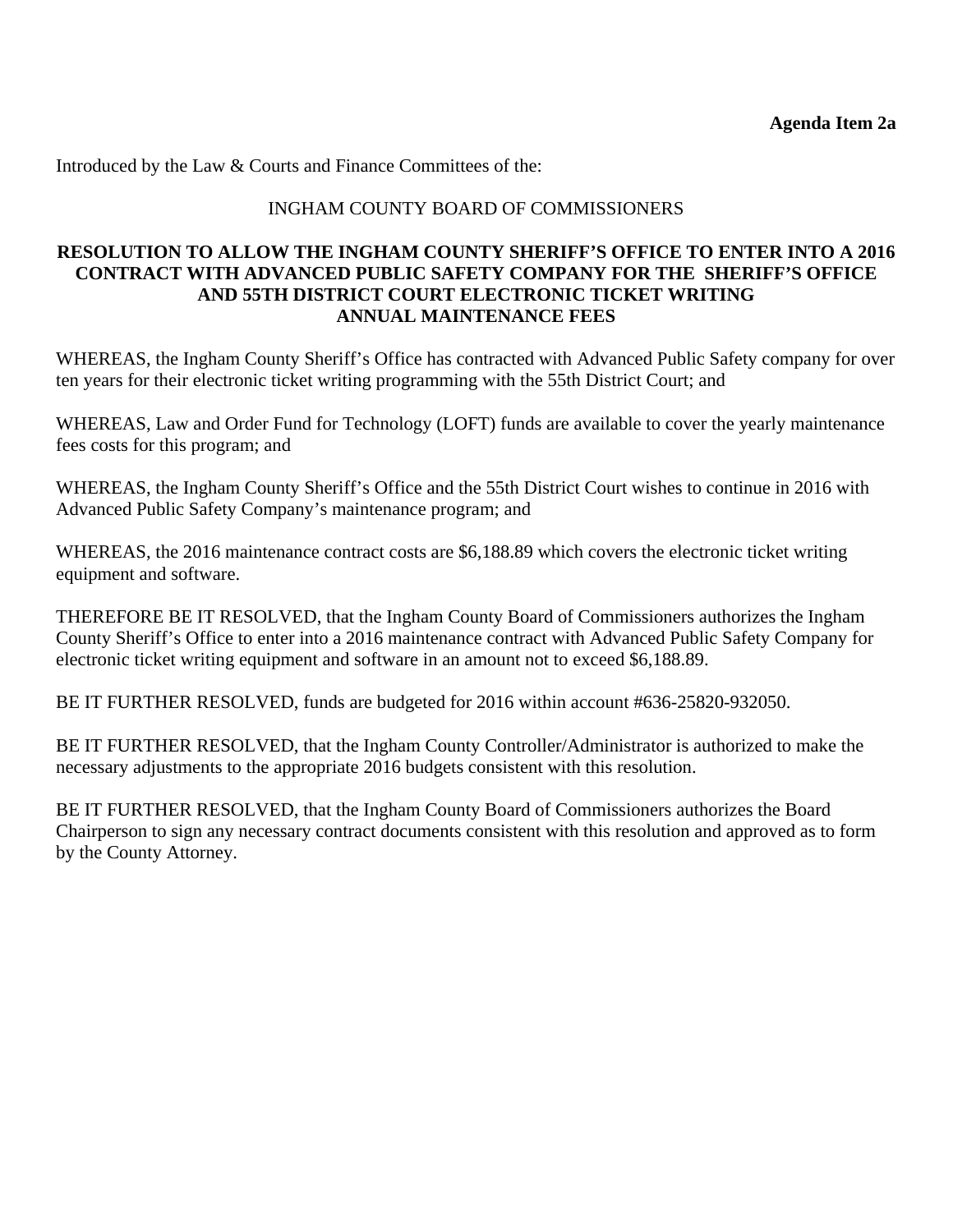#### **Agenda Item 2b**

<span id="page-13-0"></span>

| TO:   | Law & Courts Committee<br><b>Finance Committee</b>                                                                                                                               |
|-------|----------------------------------------------------------------------------------------------------------------------------------------------------------------------------------|
| FROM: | Major Maatman, Field & Staff Services Administrator                                                                                                                              |
| DATE: | February 16, 2016                                                                                                                                                                |
| RE:   | RESOLUTION TO ENTER INTO A CONTRACT WITH TRITECH<br>SOFTWARE SYSTEMS TO PURCHASE AN EVIDENCE ROOM<br>BARCODING SYSTEM UTLIZING 2016 CAPITAL IMPROVEMENT<br><b>BUDGET FUNDING</b> |

This resolution is for the approval to utilize 2016 Capital Improvement Budget funds to purchase an Evidence Room Barcoding System for the Ingham County Sheriff's Office Evidence System. The 2016 Capital Improvement Funding was previously approved for this purchase.

Specifically, Capital Improvement funding will be used to purchase software, hardware, and training from TriTech Software Systems. TriTech Software System is the current vendor that the Sheriff's Office utilizes for its Records Management System. It is necessary to utilize TriTech Software Systems for the Evidence Room barcoding system in order to interface with the Sheriff's Office Records Management System.

Managing evidence is one of the Sheriff's Office's most critical tasks. Automated Evidence Management enables Property Room personnel to better track evidence and property that flow through the evidence system. This system will greatly enhance the effectiveness of inventory and purging of evidence/property.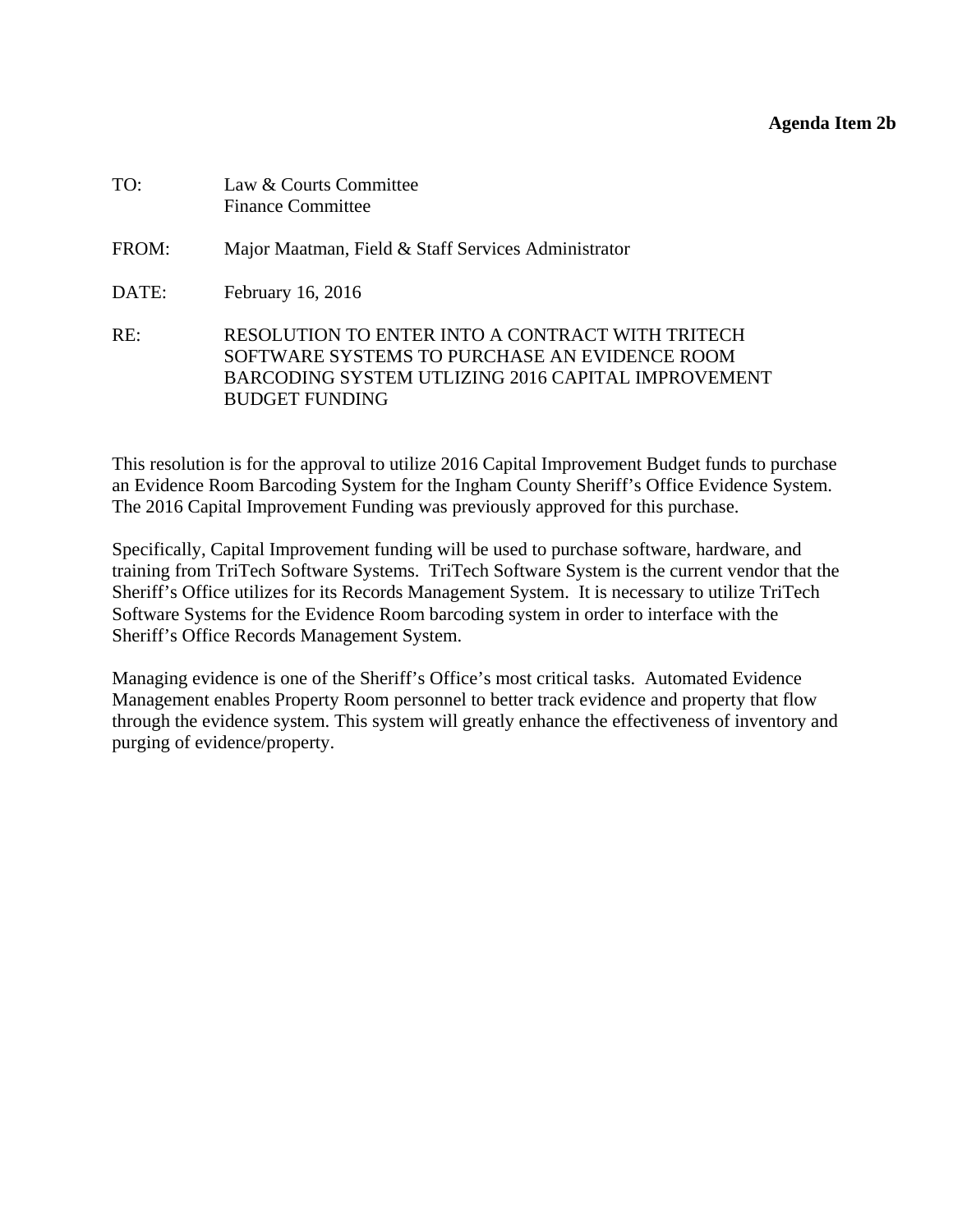Introduced by the Law & Courts and Finance Committees of the:

## INGHAM COUNTY BOARD OF COMMISSIONERS

#### **RESOLUTION TO ENTER INTO A CONTRACT WITH TRITECH SOFTWARE SYSTEMS TO PURCHASE AN EVIDENCE ROOM BARCODING SYSTEM**

WHEREAS, the Ingham County Sheriff's Office has been approved to receive 2016 Capital Improvement Funding for an Evidence Room Barcoding System; and

WHEREAS, the purpose of requesting 2016 Capital Improvement funds is to purchase a Barcoding Evidence System for the Sheriff's Office; and

WHEREAS, the Sheriff's Office has determined the need to update the Evidence Room software system to better account for property being held by the Ingham County Sheriff's Office; and

WHEREAS, the Capital Improvement funding will be used to purchase an Evidence Room Barcoding System from TriTech who is currently the Ingham County Sheriff's Office records management system for both corrections and field services; and

WHEREAS, the total expenditure for this proposal is not to exceed \$11,664.24.

THEREFORE BE IT RESOLVED, the Ingham County Board of Commissioners authorizes entering into a contract with TriTech Software systems and utilize \$11,664.24 from the 2016 Capital Improvement funding to upgrade and purchase the Evidence Room barcoding system.

BE IT FURTHER RESOLVED, that the Ingham County Board of Commissioners authorizes the Board Chairperson to sign any necessary contract documents or purchase documents that are consistent with this resolution and approved as to form by the County Attorney.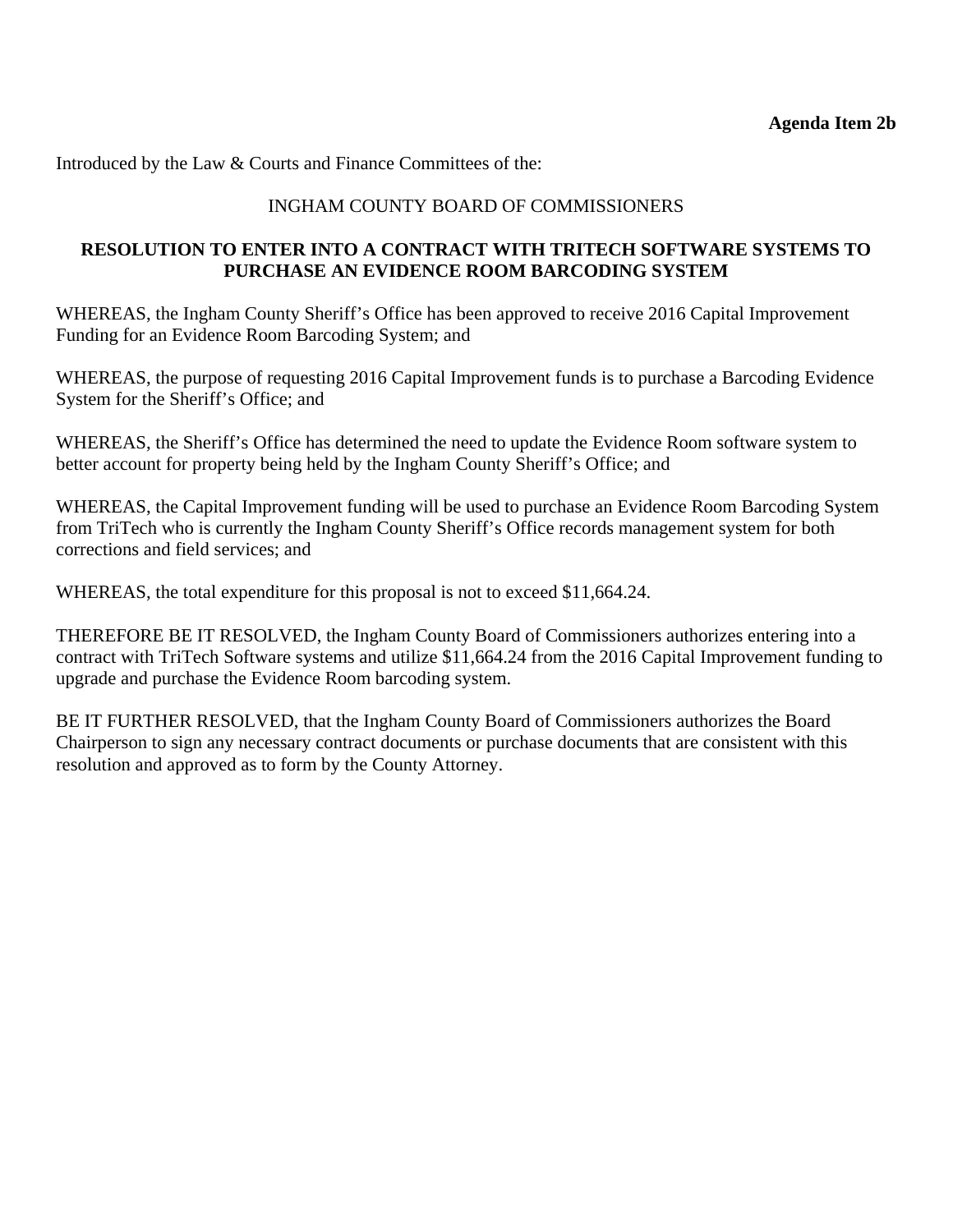AGENDA ITEM #



**STATE OF MICHIGAN** DEPARTMENT OF HEALTH AND HUMAN SERVICES LANSING

**NICK LYON DIRECTOR** 

January 26, 2016

**Victor Celentino** PO Box 319 Mason, Ml. 48854

**RICK SNYDER** 

**GOVERNOR** 

RECEIVED FEB 0: 2016

Dear Commissioner Celentino:

Your 2015-16 annual plan and budget for Child Care Fund (CCF) expenditures is approved for state reimbursement. This approval reflects the \$16,801,002.00 gross amount of your County/Tribe's In Home Care components and anticipated placement costs, which will be eligible for 50% reimbursement.

This brings the total approved budget amount to \$16,801,002.00 with an anticipated State reimbursement amount of \$8,400,501.00.

Acceptance and use of FY 2016 CCF reimbursement certifies that, to the best of the County/Tribe's knowledge and belief, the data contained in the reports are correct and in accordance with the instructions and definitions established by Child Care Fund-related statute, administrative rules, policy, and the net reimbursable expenditures represent no cost for capital outlay. Appropriate documentation will be required and maintained to support costs reported. Monthly reimbursements are approved subject to further fiscal and program review. By accepting reimbursement, the County/Tribe agrees to accept responsibility for any exception or other payment irregularity in the program found after fiscal and program review.

Any claim for State monies from the Child Care Fund to cover expenditures incurred between October 1, 2015 and September 30, 2016, will signify acceptance of the terms of this approval letter.

Please contact me at (517) 241-4780 with any questions or concerns.

Sincerely.

Kelly Walters, Manager Child Care Fund Monitoring Unit

Attachment: CCF Approval Detail

The Honorable Janelle A. Lawless, Family Court Judge, Ingham County CC: Shauna Dunnings, Court Administrator, Ingham County Carol Kehoe, Director, Ingham County MDHHS Keith Schafer, Child Care Fund Chargeback Unit